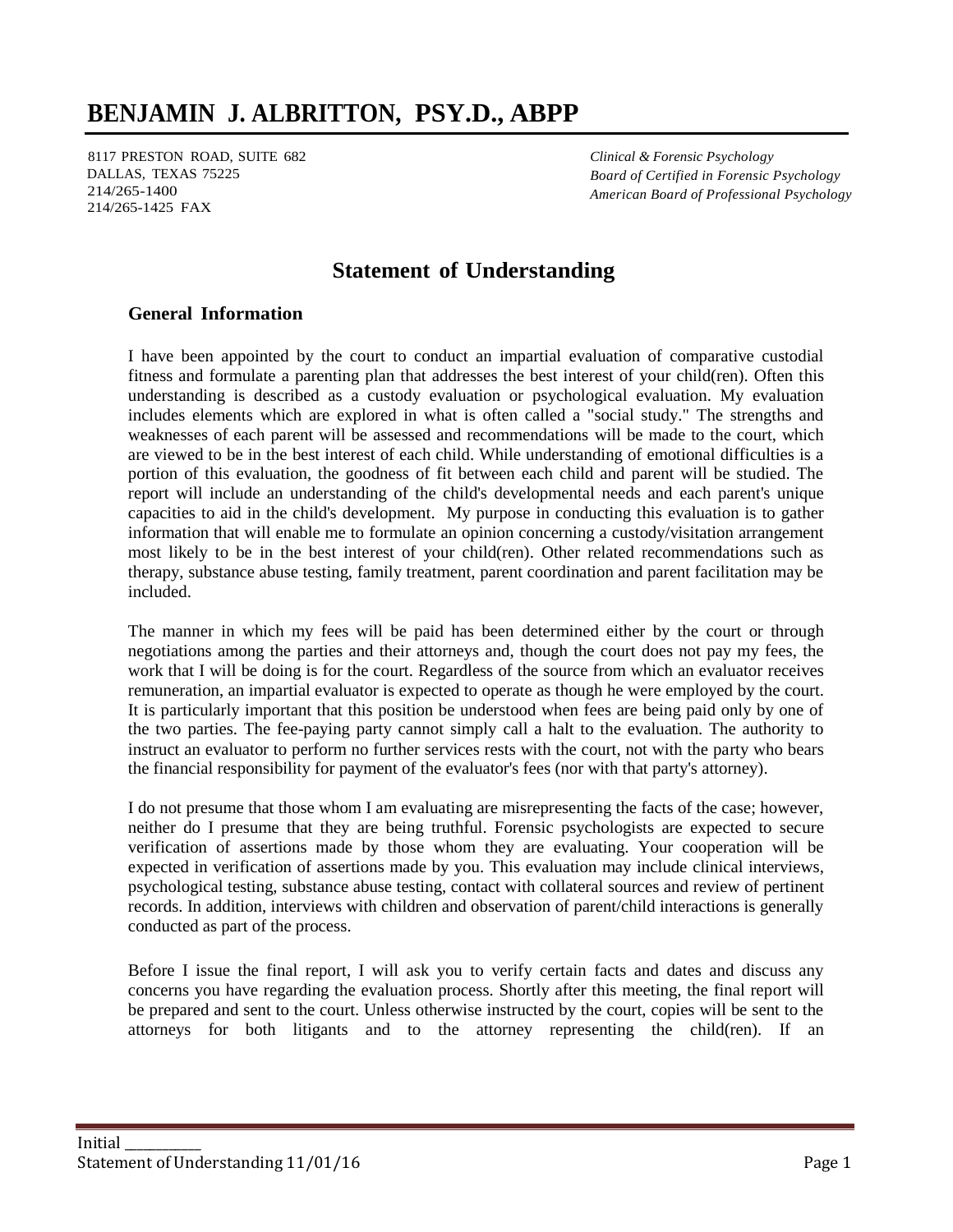individual is representing him/herself; I will follow direction from the court concerning whether or not to provide that individual with a copy of the report. Your signature on the last page of this document will authorize me to release information to the attorneys and to the court at any point in the evaluative process, to release to them my formal advisory report, and to release my file to anyone who is authorized by law to review it. With the exception of information presented to you in order to afford you an opportunity to respond, information I gather is ordinarily not disclosed prior to the completion of the evaluation. Under certain circumstances, however, disclosure of information may be deemed advisable by me or may be requested by the attorneys or by the court. If disclosure is deemed appropriate, only *information* will be shared. Interim recommendations will *not* be offered. Authority to release my advisory report and/or any of the information utilized by me in preparing the report to others (such as treating practitioners) rests with the court.

#### **Privilege, Confidentiality, and Privacy**

Principles of confidentiality and privilege *do not* apply within the context of this assessment. Information provided by you, regardless of the form in which it has been provided (your statements, tape recordings, diaries, correspondence, photographs, etc.) may be shared with others involved in the evaluation (including, where necessary and appropriate, children and collateral sources). E-mails and text messages regarding your case, with the exception of scheduling, are not reviewed or saved unless they are first discussed in a session with the evaluator. Any information pertinent to the evaluation should be produced and discussed during appointment times. By presenting information to others, verification of information provided can be sought, and the other party can be afforded the opportunity to respond to allegations that may have been made. Statements made by children may have to be cited in the report, and it is therefore important that you not mislead your child(ren). Do not tell a child that what is said is confidential. It is not. Information concerning your payments (amounts, source of payments, and form of payments) is also not confidential. *Many people mistakenly believe that information shared with a psychologist is confidential; to reiterate, this is not true in this evaluation.*

Office staff must check my telephone messages, read my mail, and type my correspondence and reports. Those who work for me receive instruction in matters relating to confidentiality.

I will utilize my associates, Dr. Mary Madison Eagle and/or Dr. Victoria Harvey, and in some cases, other qualified mental health professionals for certain portions of the evaluation, primarily collateral calls and clinical and history information gathering.

The need may arise for me to consult with other professionals regarding the evaluation and/or provide a copy of the final report and pertinent supporting documents to colleagues for their review and comments. In either case, all names and identifying information will be changed.

#### **Fees**

Fees are as shown on the cost sheet that has been attached. Note that I reserve the right to increase fees (with appropriate notice to you). Also note that fees for an assessment of this type are not reimbursable by health insurance.

It must be emphasized that the dollar amount shown on our cost sheet does not always represent the total cost of the evaluation. It represents only those fees that it are possible to specify in advance. A comprehensive evaluation inevitably entails additional services, for which fees cannot be specified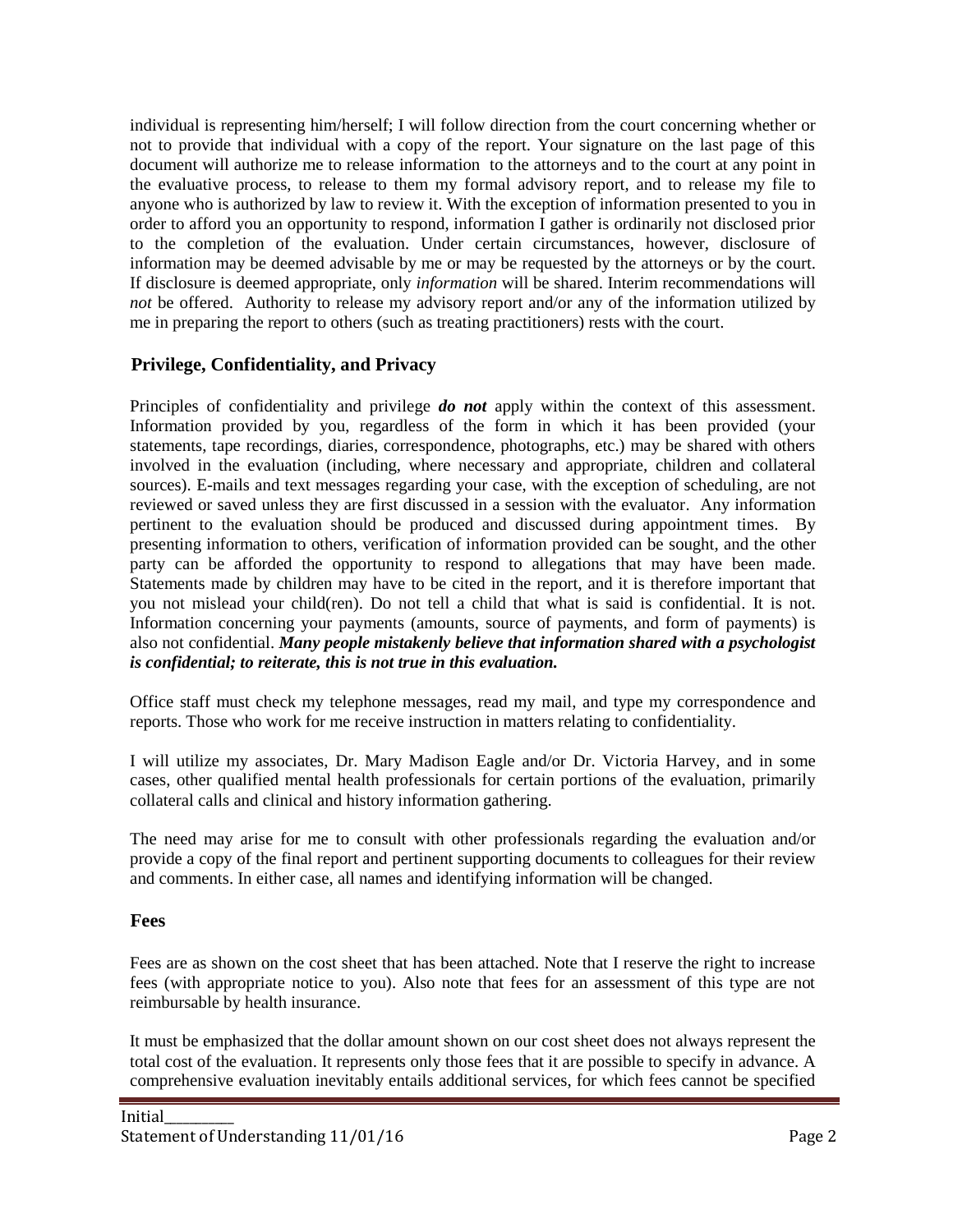in advance. If you wish to examine an account statement on which typical fees are itemized, one will be furnished upon request. Please note that my retainer is always refundable at the end of the litigation process; which is determined by a signed court order.

My services as an evaluator commence with my acceptance of the assignment to conduct an evaluation. Though I do not actively seek information prior to our first evaluative session, information may come to me in the form of statements made in telephone interactions, depositions, court records, etc. Even information I do not actively seek will be considered in the formulation of my opinions (in my view, ignoring unsought information is not a viable option). Additionally, in most cases I will have expended some time prior to your receipt of this document (for example, phone time with the court and correspondence time). For these reasons, fees are charged retroactively; that is, from the time of my engagement or notification by the court of my appointment to evaluate your family.

If, in my judgment, it is advisable that I consult with other mental health professionals, attorneys, or other professionals, I will bill for the time spent in such consultations. Any fees charged to me by those with whom I consult will not be passed along to the person(s) financially responsible for the cost of the evaluation.

The record-keeping requirements of forensic work make it necessary to log each telephone message and make a record of even the briefest telephone call. For this reason, there will be a minimum fee charged for any phone contact.

Once an evaluation has been concluded, fees paid may be reapportioned through negotiations among the parties and their attorneys or by court order; however, while the evaluation is in progress, fees cannot be apportioned based upon what was done for whom. All work relating to the assessment (obtaining and reviewing documents, contacting others for information, etc.) is done in order to obtain as much relevant information as possible and cannot be viewed as work done for one party or the other. Similarly, fees cannot be apportioned in a manner that involves assigning financial responsibility for fees associated with certain services to one party and responsibility for fees associated with other services to the other party.

There may be times when an individual being evaluated will be required to pay fees for time I expend obtaining and reviewing information that the individual would have preferred that I not obtain or review. Similarly, there may be times when the financially responsible party (parties) will be required to pay fees in connection with the evaluation of a third party that the financially responsible party (parties) would have preferred that I not evaluate.

If it should become necessary for me to report allegations of abuse/neglect to Child Protective Services (CPS), the financially responsible party (parties) will be billed for any time expended filing the report, being interviewed by CPS, etc. This may mean that a financially responsible party will have to pay for time expended reporting him/her to CPS.

There may be times when the actions of one party will make it necessary for me to make phone calls and/or write letters. In calculating fees for my services, no distinction is made between time expended in administrative matters and time expended providing psychological services. Fees for time expended in administrative matters are apportioned as are all other fees. In summary, fees are charged for time expended in any/all professional activities associated with the evaluative process or arising from the evaluative process. This includes time expended addressing fee related matters.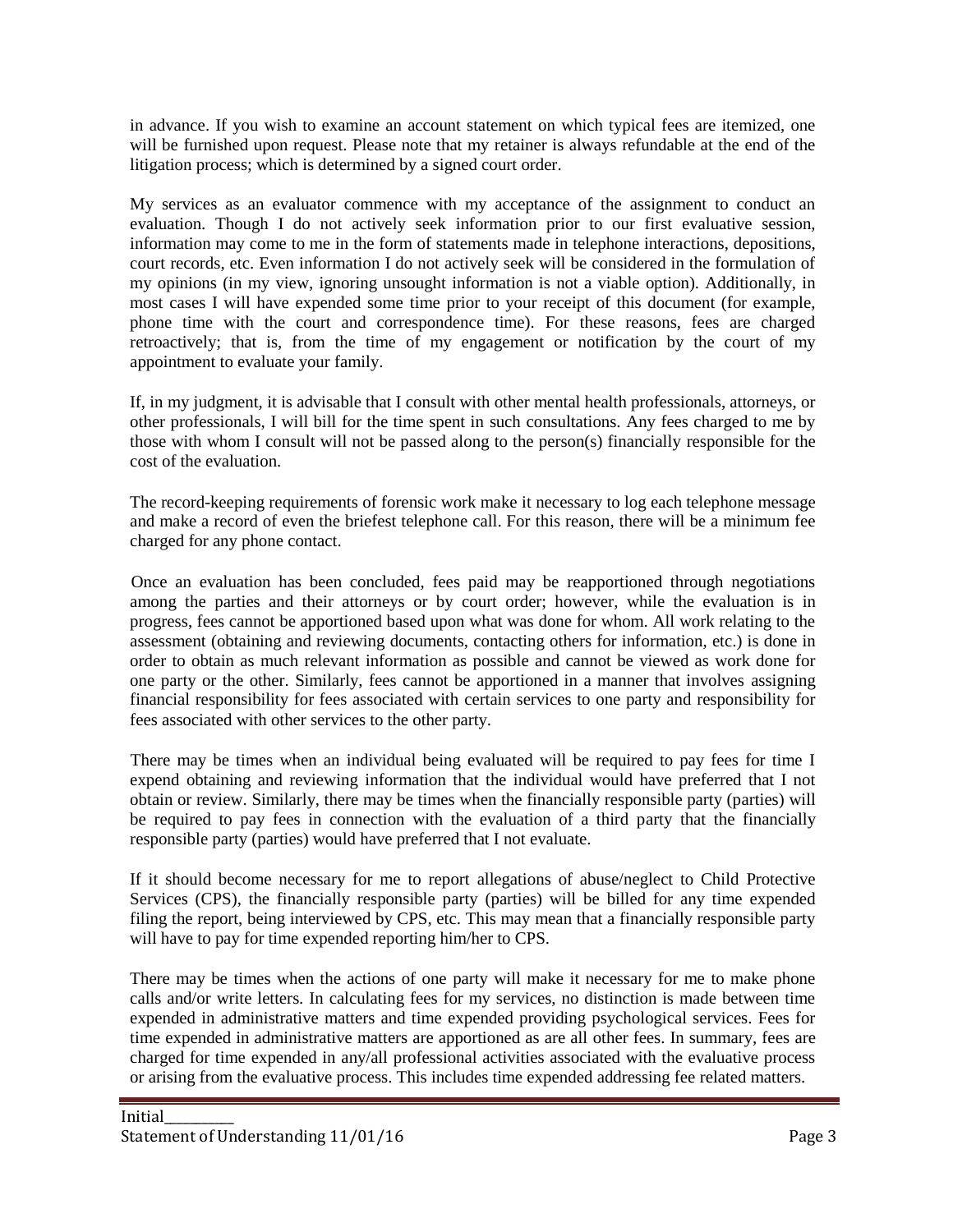It is to your advantage to organize any material that you submit for my consideration. You are paying for my time, and more time is required to review material that is poorly organized. Any items submitted to me should be clearly identified with your name. This is particularly important in the case of photographs, thumb drives, CDs, DVDs, audiotapes (including microcassettes), diary pages, and notes. *You should copy any information given to me and retain the copy.*

The performance of evaluation-related services by me does not cease with the issuance of my report. Fees for all post-evaluation services (correspondence, phone time, attendance at conferences, etc.) are the responsibility of the party requesting the services, unless other arrangements have been made in advance or the court has ordered that responsibility for these fees be apportioned in some other manner.

If one wishes an expert to make a court appearance or appear at a deposition, one must pay the expert's fees for time expended, including reasonable fees for time expended in preparation. I must, therefore, require that you agree that if my presence is requested for any reason, the fees specified on our cost sheet will be *paid in advance* by the party requesting my presence, unless other arrangements have been made in advance or the court has ordered that responsibility for these fees be apportioned in some other manner. Additionally, the scheduling of my testimony will be done in consultation with me and with an appropriate recognition of possible conflicting personal or professional commitments. In the unlikely event that an appearance by me is requested by the court or by the child's attorney, my fees will be paid by the party (parties) responsible for the other costs associated with my evaluation and in the same proportions.

## **Return of Fees**

Reports similar to this often lead to settlement. Under such circumstances, fees paid in advance will be refunded. It must be understood, however, that no refunds will be made until I have been formally notified, either by the court or by the attorneys for both parties, that it is the position of all involved that my task has been completed, that no further services will be requested, and that I am discharged. Upon receipt of such formal notice, a final statement will be prepared. The party (parties) involved may then request a refund if a balance remains. Refunds will be made to the party (parties) in accordance with the percentage paid, minus a \$500 administrative fee.

## **Limitations, Risks, and Services Not Provided**

The profession of psychology has not developed specific methods and procedures for use in assessing comparative custodial fitness. The criteria that I employ and the methods and the procedures that I utilize have been chosen by me. The evaluative procedure is outlined briefly on our webpage and in an accompanying document. Any questions that you may have will be responded to during our initial evaluative session.

Unless instructed otherwise by the court, I will, as the evaluation progresses, share information (including preliminary impressions) with the child's attorney, if one has been appointed. Subsequent to the completion of my evaluation and prior to the preparation of my report, I am willing to confer with the attorneys if such a conference is desired by all involved and not objected to by the court. Detailed information concerning my findings, however, will be communicated in writing only. Be aware that the dispute is not resolved with the issuance of my report; the final decision always rests with the court should the parties not come to a mutual agreement. Though the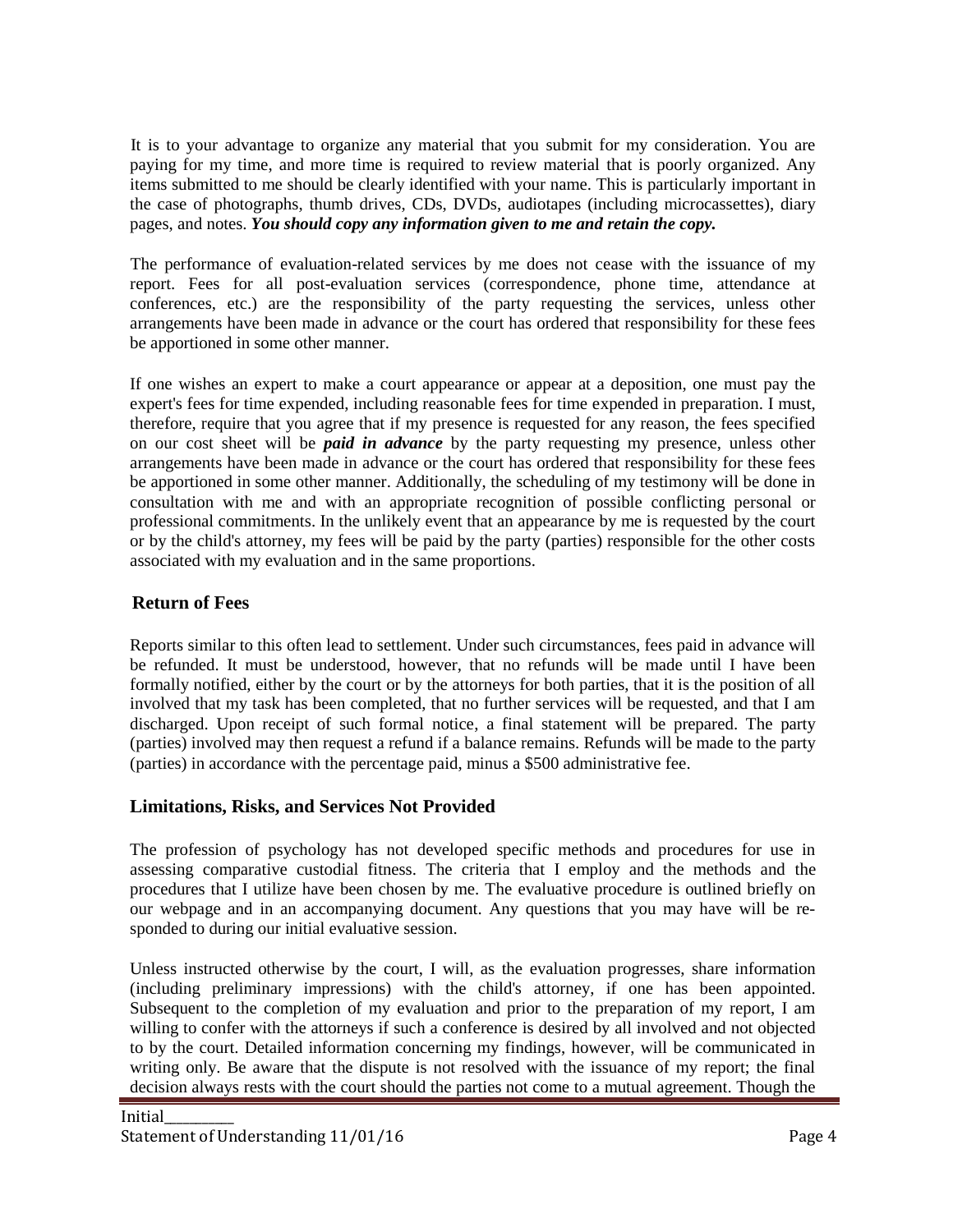information provided and opinions expressed are intended to assist the court, the court may reject all or portions of the information provided and/or may reject the opinions offered. Also recognize that, though it has not yet occurred, the possibility exists that even after having completed a thorough examination of the issues, I may not be able to offer an opinion with a reasonable degree of professional certainty. Neither under this circumstance nor under circumstances in which completion of the evaluation becomes either impossible or unnecessary are fees for services already rendered refunded. (If an evaluation has not begun, fees for time expended in attempts to commence the evaluation, document review, etc., will be subtracted from any retainer fee paid and the balance will be refunded.)

It is not possible to guarantee that an evaluation will be concluded by a specific date. Ordinarily, judges who have requested that forensic evaluations be performed wish to have advisory reports prepared prior to the commencement of a trial. Though quite unlikely, it is possible that a judge will begin trial prior to receiving the completed report.

Reasonable steps are taken to minimize the distress associated with the evaluation process. In most instances, cases in which I have been involved have been resolved without a final trial. However, I must presume that there will be a trial and must conduct myself accordingly. This means that information you provide will be questioned and, at times, you may feel as though you are being interrogated rather than interviewed. In order to perform my court-ordered function, I must be an examiner, not a therapist.

It must be understood that I cannot provide psychological advice to individuals whom I am evaluating. If counseling or psychotherapy services are desired, I will be pleased to provide the names of appropriate professionals. Since I cannot provide emergency assistance to someone whom I am evaluating, my cell phone or paging service are not to be used either by those whom I am evaluating or by their attorneys. If an emergency situation arises, assistance should be sought through the police, the nearest hospital, or your attorney (depending, of course, on the nature of the emergency).

Unless I have been directed otherwise by the court, I will presume that all items in the case file are discoverable (that is, subject to examination) by both parties, their attorneys, the attorney for the child(ren), and any expert(s) who may have been retained by counsel for either party. In the event of a trial, unless I have been directed otherwise by the court, all items in the case file may be brought with me to court any day that I am scheduled to offer testimony. Duplicate copies of all items will be made for the attorney who wishes to request them. Since this occurs after the completion of the report, each attorney will be billed accordingly. If there is a trial and should you request that I testify, it is important that you understand my obligations as an evaluator and as a testifying expert. I am obligated to maintain my impartiality and openness to new information throughout the course of the evaluation and during the trial. It is not my obligation to defend the precision of facts replied, the accuracy of data interpretations made, or the validity of opinions offered in the face of newly introduced information that might reasonably call them into question. Though it is more likely than not that testimony I offer will explain and be supportive of the contents of my report, no assurances can be offered that this will be the case. A cross examining attorney may bring to my attention information of which I was unaware (either because it was not brought to my attention during the course of my evaluation or because it pertains to events occurring subsequent to the issuance of my report). The attorney may ask how the new information might affect my professional opinion of you and/or your spouse. I will, of course, respond honestly. You must recognize that I am not an advocate for the person who seeks my testimony and that I am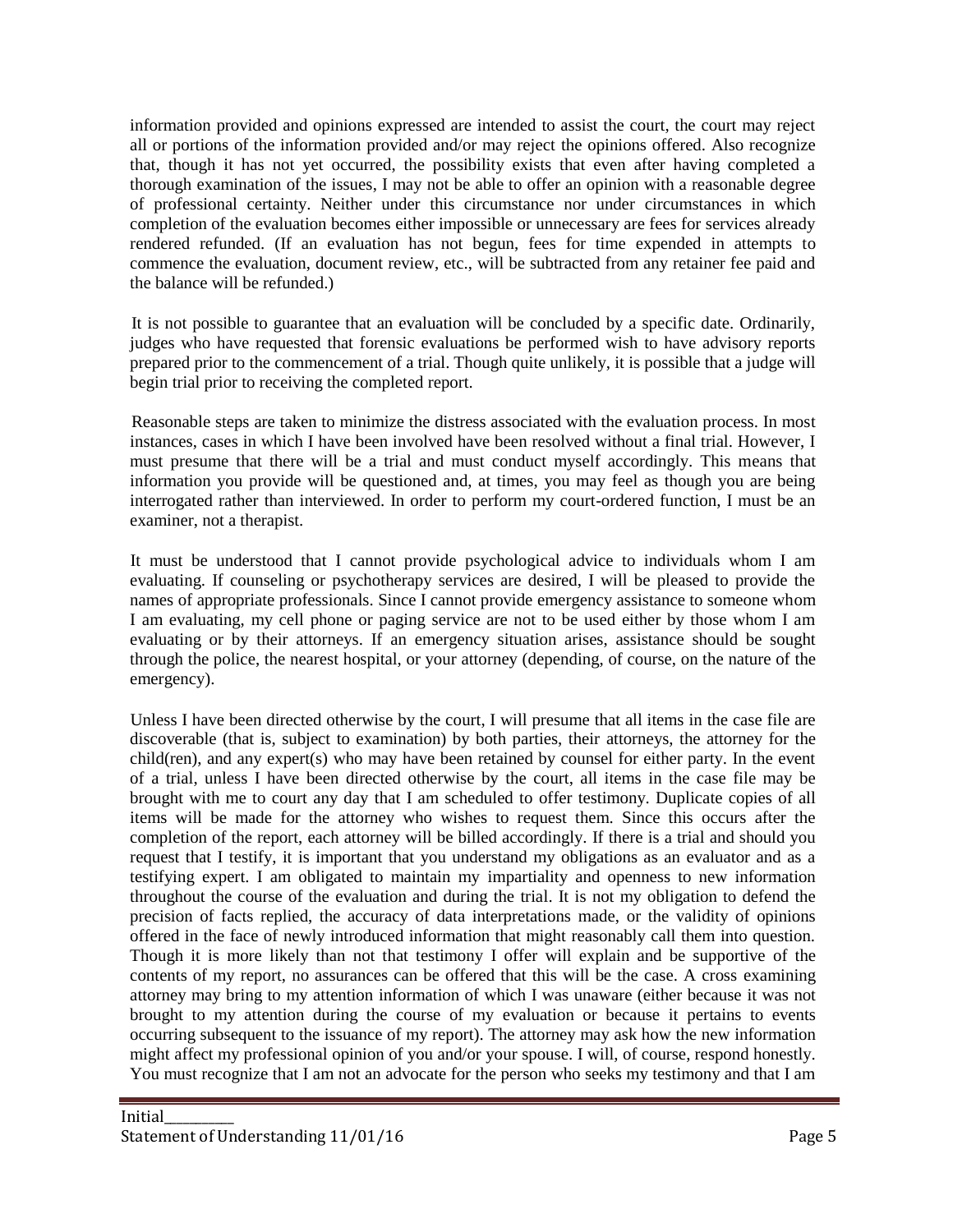obligated to offer any/all pertinent information that might be of assistance to the trier of fact. I must, for example, provide information concerning your parenting deficiencies and your spouse's parenting strengths. Put most simply, fees paid to me represent compensation for time expended. The person paying my fees cannot be assured that my testimony will be helpful to his/her case.

Opinions I express in my report will be formulated on the basis of information provided to me between the day on which I was initially contacted and the day on which the report is prepared.

If any questions arise concerning legal matters, you must consult with your attorney. It is inappropriate for someone not trained in the law to attempt to respond to questions concerning legal matters. *Please note that a consultation with your attorney at any point in the evaluation is not viewed negatively nor does it affect the outcome of this report.*

#### **Submission and Retention of Documents**

Ordinarily, in consultation with your attorney, it will be possible for you to anticipate what documents I am likely to require. Obtaining pertinent documents prior to the commencement of the evaluation will expedite the evaluative process. Under no circumstances are litigants or others to make unannounced visits to our office in order to deliver documents. Because I may be called upon to produce all items (documents, tapes, photographs, etc.) that I have considered in formulating my professional opinion, it is my policy to retain any items that are presented to me for my consideration. You are therefore strongly encouraged to *make copies* of any materials that you intend to turn over to me. If you neglect to make copies and you later require copies, you will be charged for time expended preparing copies. Documents and other items will be returned only after I have been informed, either by the court or by attorneys for both parties, that it is no longer necessary for me to retain them. If prior to trial, a lawful request is made that I copy and release items in my file for examination by an attorney or by an appropriate reviewing mental health professional, all parties involved will be notified. Unless an objection to the release of the requested items is brought before the court and honored by the court, the requested items will be released. (You are reminded that your signature on this document will constitute an authorization to release requested items to those lawfully entitled to receive them. Under most circumstances, those lawfully entitled to receive them include the court, the attorneys for both parties, and any consultants retained by the attorneys.) The attorney requesting copies will pay the costs associated with producing the copies.

#### **Out-of-Session Contact**

Out of session contact (casual waiting-room conversation, telephone calls, etc.) should be avoided. It is to your disadvantage to communicate information to an evaluator in an informal manner. Phone contact should be limited to scheduling appointments and addressing other procedural matters. Information concerning matters pertinent to the evaluation itself should not be communicated by phone. Our phone is answered by machine at all times, if no one is available. If you must contact me by phone, leave a message clearly stating the reason for your call, provide a telephone number at which you can be reached, and specify the times at which you can be reached.

#### **Obtaining Additional Information**

Individuals being evaluated must agree to authorize me to obtain any documents that I may wish to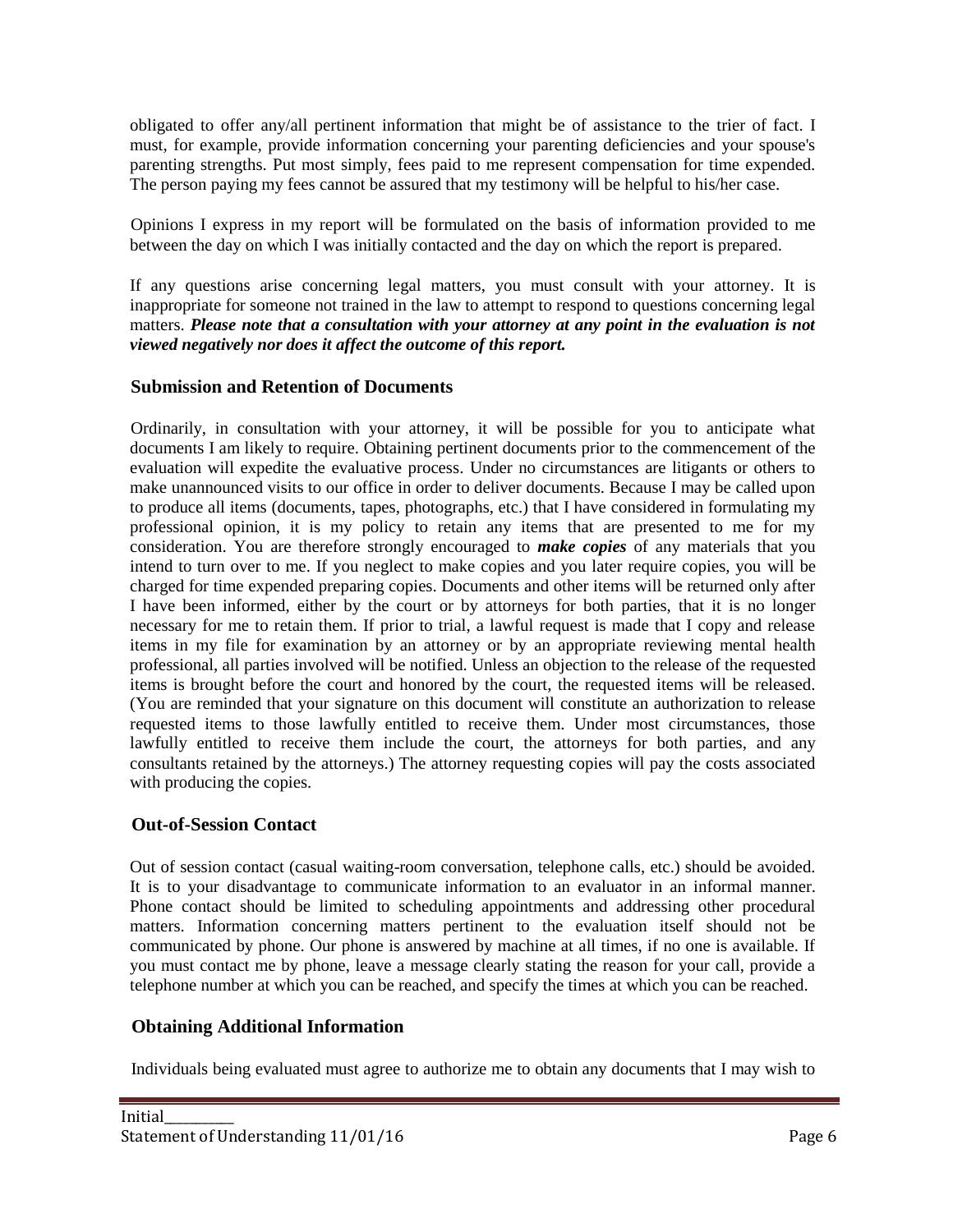examine and to authorize communication between me and any individuals who, in my judgment, may have information bearing upon the subject of the assessment. In most cases, information needed from professionals (teachers, other mental health practitioners, etc.) will be obtained by telephone. Individuals who are likely to be advocates for one party or the other will be expected to provide information in writing (though I reserve the right to contact such individuals by phone if clarification and/or additional information is required).

Where specific instructions concerning those to be evaluated (and how extensively they are to be evaluated), information to be obtained, etc. has not been included in the order appointing me, I will make the decisions concerning these matters. There may be instances in which I will be asked to review information that I reasonably believe is likely to be more prejudicial than probative and instances in which I will be asked to contact individuals whom it would, in my judgment, be inappropriate to contact. I must be the final arbiter in such situations.

I reserve the right to consider any information regardless of the manner in which it has been obtained (unless it has been obtained illegally). If I am asked to consider information that may have been obtained illegally, I will follow instructions from the attorneys if they are in agreement. If they cannot agree, I will request direction from the court.

### **Contact with Attorneys**

Once I have received word that I will be conducting an impartial evaluation of comparative custodial fitness, I endeavor to minimize ex parte communication with the attorneys representing the litigants. If an attorney or guardian for the child(ren) has been appointed, I will speak periodically to him/her and will exchange information with him/her (unless instructed not to do so by the court). In my judgment, our roles are similar, and it is, therefore, appropriate that we share information. During the evaluation, substantive oral communication with attorneys for the parties will occur only if it is not in contravention of a court directive, only if it can be done by means of a conference or conference call, and only if unusual circumstances make such communication necessary. If correspondence becomes necessary, it must be on a copies-to-all basis. Once the evaluation has been completed and my report has been released, I will engage in oral discussions with the attorneys, if I deem it advisable to do so, if no objections to such discussions are raised, and if such discussions are not in contravention of the court's order or subsequent directives.

#### **Allegations of Abuse/Neglect**

It must be understood that I am required by law to report allegations of abuse or neglect (unless it can be verified that they have been previously reported). The penalties imposed on mandated reporters who fail to report such allegations are severe. If allegations are made, they will be reported, and my action in reporting them must not be interpreted as a display of support for the individual who has made the allegations or as an indication that I disapprove of the alleged actions of the person who has been accused. Most important, it must not be inferred that my reporting of such allegations suggests that I find them credible. However, it should be noted that at times such reports may give one party the perception that I am biased to the point that it is advisable that I withdraw from the evaluation process. Please note that no refund will be made on services rendered to this point, and additional funds will be retained for possible testimony despite my withdrawal as an active evaluator.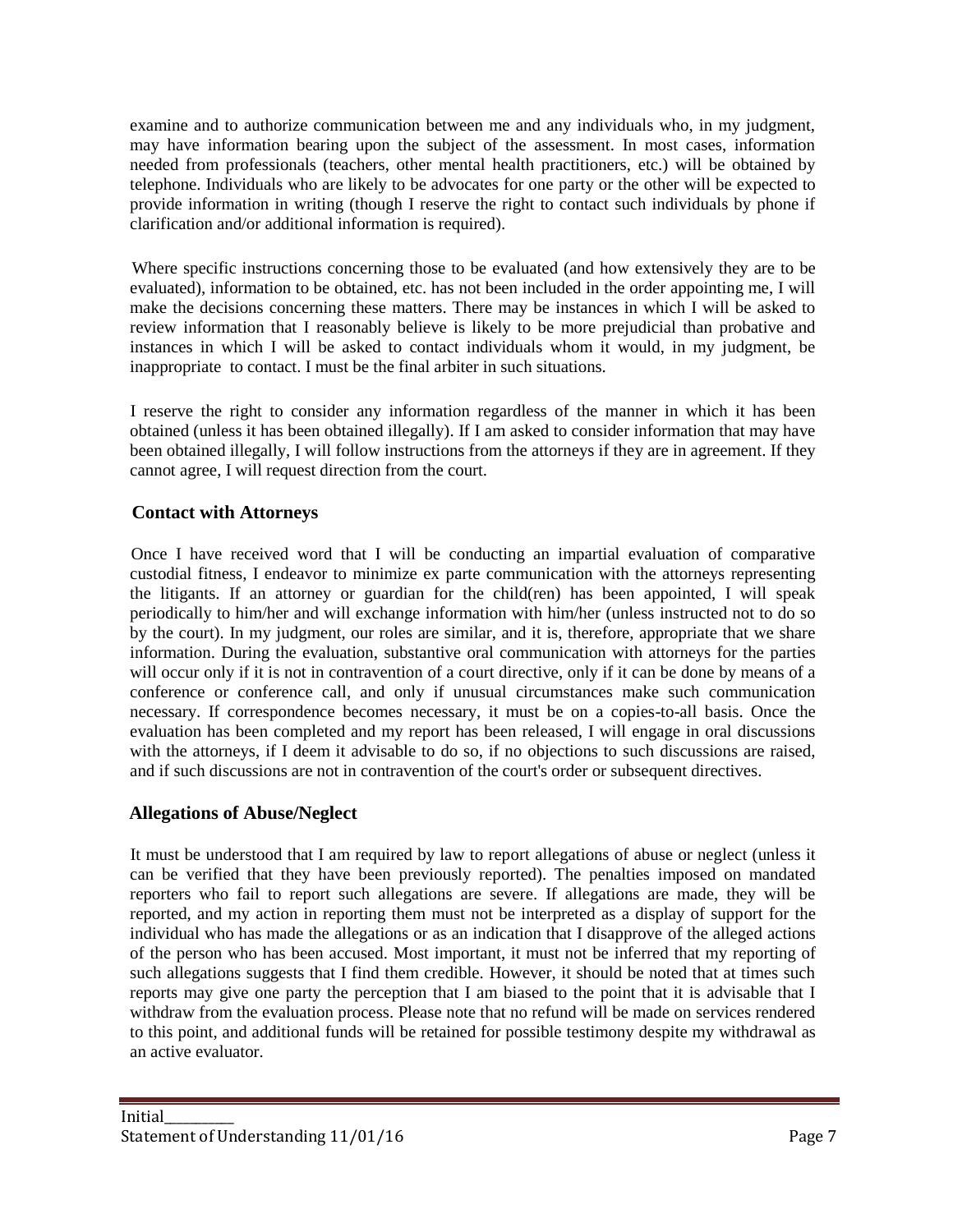#### **Post-Evaluation Developments**

Following the completion of the report, I will take reasonable steps to avoid contact with the litigants. No substantive response or communication with attorneys or parties will be provided by letters, faxes, e-mails, or phone messages. In most cases attorney communication will only occur in either a deposition or a conference with both attorneys present. Both attorneys will be informed of any substantive communication. If a trial has been scheduled and either party feels that I should consider new information, this will be done only if a formal request is made by both attorneys or ordered by the court and only if each party is afforded an opportunity to present his/her perspective on the additional information. Ordinarily, if the need for an updated evaluation is agreed upon or ordered by the court, psychological tests will not be re-administered. The time-related limitations to the applicability of the test data will be addressed in my testimony.

I do not participate in post-evaluation settlement discussions unless: (1) the law permits litigants to waive privilege; (2) both litigants, with written approval by counsel, have done so; and (3) this post-evaluation role has been agreed to, in writing, at the outset of the evaluation.

A litigant who believes an evaluator's findings and/or recommendations to be flawed is entitled to request that the evaluator's work be reviewed by another mental health professional. Though the favored party may not wish the evaluator's work to be critically examined, such scrutiny is entirely appropriate, and the evaluator's entire file should be made available to the consultants retained by the attorneys for the purpose of conducting such a review. It is my policy to cooperate with those seeking to review my work. An exception: mental health professionals who are related to or involved in social or professional relationships with litigants should not offer their services either as evaluators or as reviewers. Efforts by such individuals to obtain my file will be resisted, and the file will be released only in response to a court order.

#### **Statement of Understanding Review**

I ask that you thoroughly review this document with your attorney. The evaluation will not proceed until both of the parties have expressed their understanding of and willingness to abide by the policies and procedures set forth in this document. Please initial each page and sign the last page in the space provided.

Your signature indicates: (1) you have received, read, and understood my policies and procedures; (2) you recognize that neither the principle of confidentiality nor the principle of privilege applies to any information in my file concerning this matter; and (3) you are authorizing me to release, either orally or in written form, any/all information in my file, including my report, to the court, the law guardian, the attorneys for both parties and qualified mental health professionals retained to review my work. You are also authorizing me to contact any collateral sources designated by either party in the case.

With specific regard to information that might ordinarily be protected from disclosure by HIPAA provisions, in signing this document, you acknowledge that pursuant to HIPAA Section 164.512(e)(l)(i) of the Code of Federal Regulations, disclosures of otherwise protected health information may be provided in the course of judicial or administrative proceedings. Your authorization for the release of my file is not qualified; it includes an authorization to release information provided to me by health service providers who may have been collateral sources of information. You also acknowledge that once I have released records to the court, to the attorneys,